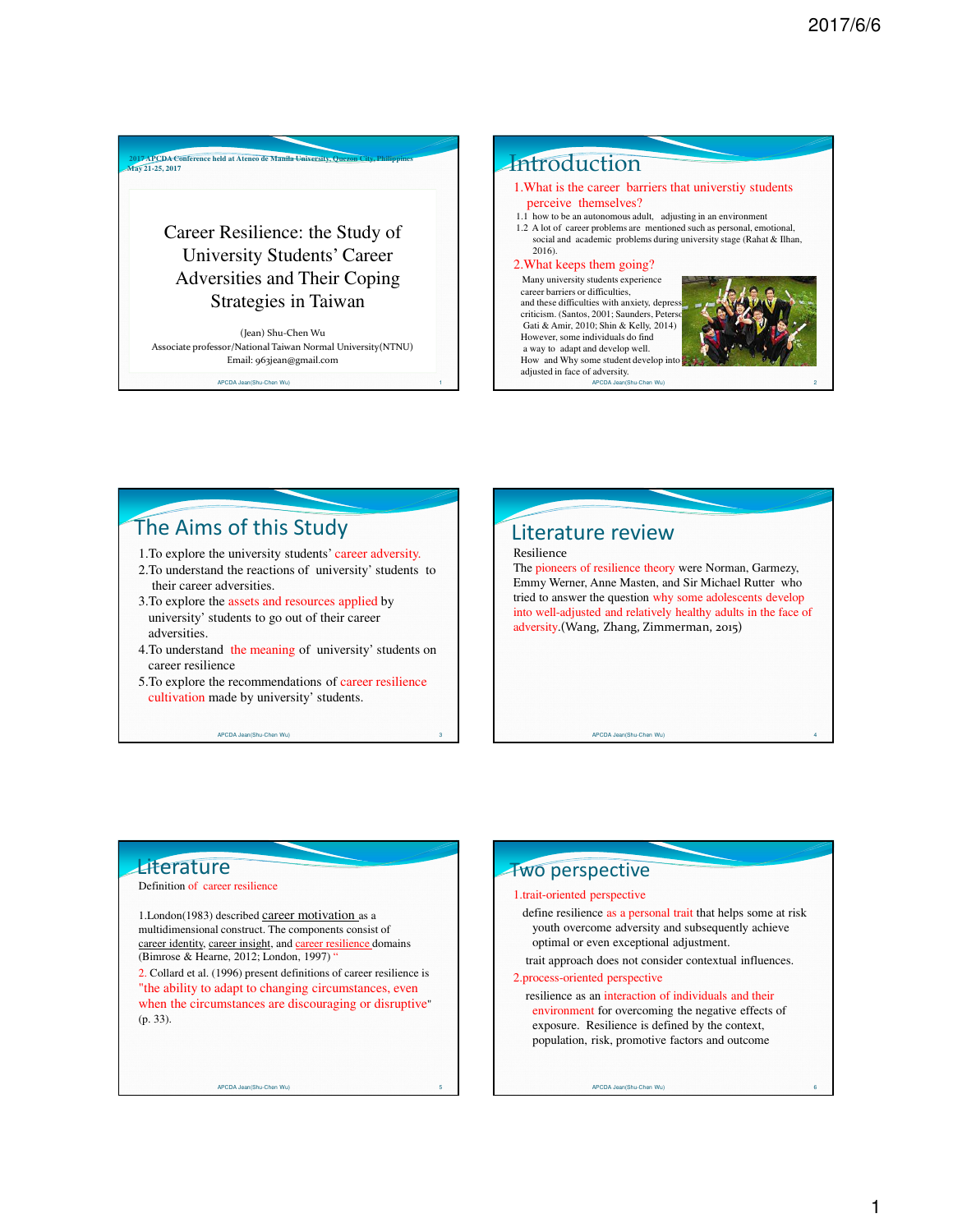### Strength-based model

- Strength –based model rather than a deficit and problem oriented approach.
- Resilience theory provides a conceptual framework for explaining how youth can avoid the negative effects of risk factors with the help of two kinds of promotive factors :assets and resources
- Assets: intrapersonal positive factor, such as competence, self-efficacy.
- Resources: external to individual that can help youth overcome the negative effects of risk factors such as parental support and availability
- (Wong, Zhang, Zimmerman, 2015; Fergus & Zimmerman, 2005) 2005) APCDA Jean(Shu-Chen Wu) <sup>7</sup>

## Some evidences

- 1.the resource such as parental support, community support can be protective factors that buffer against decreased well-being and adjustment in the face of stress(Cooper, et al.2012, Hurd & Zimmerman, 2010)
- 2.the assets such as religious belief( Wills, Yaeger, & Sandy, 2003)self-esteem(Byrne & Mazanov,2001)and positive affect(Scheier, et al, 2000) decreased the negative effects of stressful or career difficulties.

APCDA Jean(Shu-Chen Wu)

# Research Method

### 3.1 Research Participants

The participants in the research are 4 classes of students studying two education courses "Issues in Education", "Principles and Practice in Guidance and Counseling" in a northern national university. The total number of students is 240 students. To account for unauthorized cases, a total of 203 participants were valid based on the situation of university youth's career resilience.

APCDA Jean(Shu-Chen Wu) 9

#### **3.1 Research Participants**

|            |                          | number of people                                                                                        | percentage |
|------------|--------------------------|---------------------------------------------------------------------------------------------------------|------------|
| <b>Sex</b> | female                   | 123                                                                                                     | 60.6       |
|            | male                     | 80<br>39.4<br>23.2<br>47<br>12.3<br>25<br>8<br>3.9<br>55<br>27.1<br>50<br>24.6<br>5.9<br>12<br>3.0<br>6 |            |
| college    | Liberal arts             |                                                                                                         |            |
|            | Technology & Engineering |                                                                                                         |            |
|            | music                    |                                                                                                         |            |
|            | education                |                                                                                                         |            |
|            | science                  |                                                                                                         |            |
|            | Sports & Recreation      |                                                                                                         |            |
|            | Arts                     |                                                                                                         |            |
| grade      | sophomore                | 37                                                                                                      | 18.2       |
|            | <b>Iunior</b>            | 65                                                                                                      | 32.0       |
|            | senior                   | 75                                                                                                      | 40.0       |
|            | Graduate student         | 26                                                                                                      | 12.8       |

## Research Method

#### 3.2 Data Collection

The researcher based this study in reference to literature on the introduction of career resilience and designed semi-structured writing guidelines in addition to inviting students who once suffered but went through their career adversities; to document their stories of career resilience. Each story can be referred to as an event or many adversities.

APCDA Jean(Shu-Chen Wu)

## Research Method

#### The main writing guidelines contain:

- 1. the descriptions about the context of suffered adversity, including people, event, time, place, and objects,
- 2. the thinking, feeling, and behavior during the suffering,
- 3. the internal assets and external resources applied to go out of or resolve the adversity, such as personal characteristics or others' assistance, and

APCDA Jean(Shu-Chen Wu)

4. the definitions and cultivation recommendations of career resilience based on the experience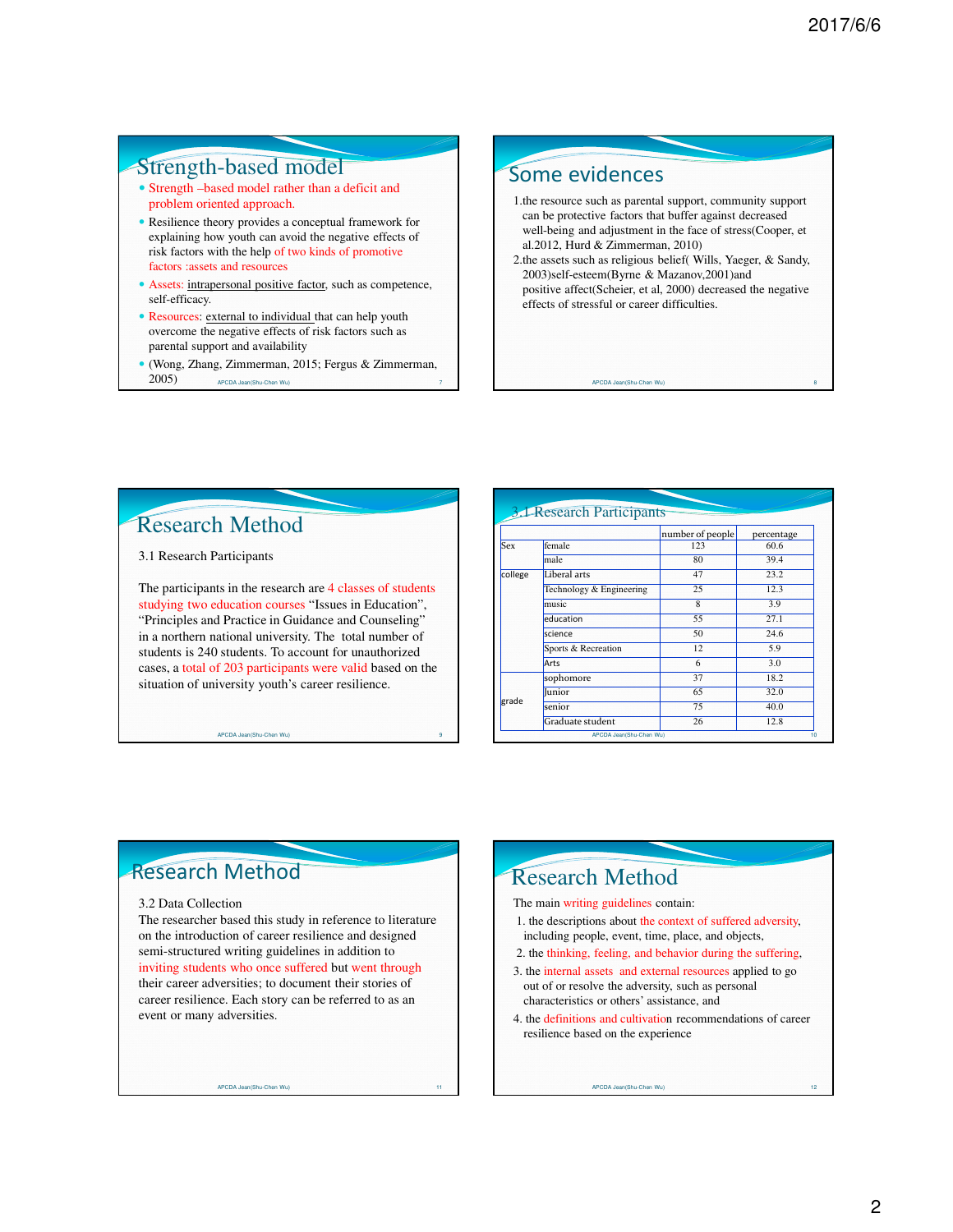## Research Method

Before starting the courses, the researcher provides the students with the research purpose, the data collection and analysis. The research adopts Opt-In approach. That is, the Youth themselves were informed about the nature of the research and they gave paper consent being made clear that participation was voluntary and that all data world remain confidential at all time. Each participant reserves the right to withdraw from the research.

### Research Method 3.3 Data Analysis

The research adopts **CONTENT** analysis to analyze the collected data. Nachmias & Nachmias (2007) pointed out that content analysis is a research method using quantitative techniques and qualitative analysis to investigate and analyze the contents of a document based on objective and systematic attitude, to generate the environmental background and meanings of the document.

In other words, the researchers will classify the contents of the texts and practice statistics, and then propose the descriptive interpretations in accordance with the number of these categories. It analyzes not only the message of the contents, but also the impact of the content on the whole phenomenon (Chung-Yi Hu, 2103).

APCDA Jean(Shu-Chen Wu)

# Research Method

APCDA Jean(Shu-Chen Wu) 13

This research invites a senior teacher in counseling field to read the collect texts and to discuss the encoding method together. The five conducted encoding methods are listed as follows:

- 1.Event of career adversity : the suffered life setback, predicament, pressure events, or negative experiences by looking back to the growth process.
- 2.Impact of career adversity: the physical and psychological reactions when suffering the career adversity, including the cognition, emotion, behavior, and physiology.
- 3.Utilization of resources: the internal assets and external resources applied to go out of career adversity.
- 4.Definition of career resilience: the metaphors, opinions, or descriptions about career resilience provided by the participants.
- 5.Method of career resilience cultivation: the recommended methods to raise career resilience.





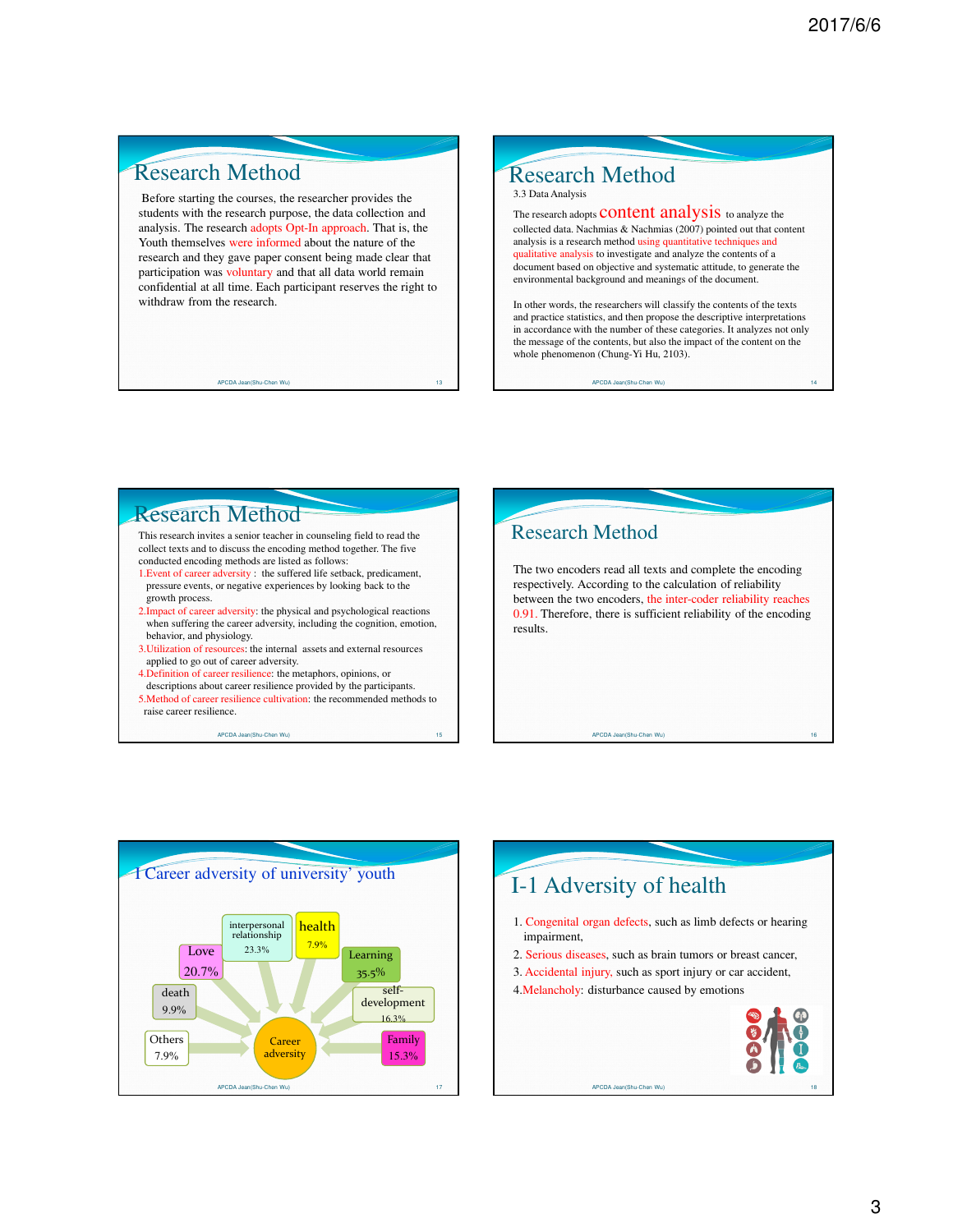# 1-2 Adversity of family

- 1.Bad parent-child relationship:
- accusation, and comparison methods.
- 2. Parent confliction: parents often fight against each other
- 3. Unforeseen family event: family suffered serious illness, unemployment, economic difficulties



## 1-3 Adversity of learning 1. Failing to pass an examination 2. Low learning performance 3. learning pressure 4. Learning bottlenecks 5. Studying in an uninterested department. 6. Emergency 7. Learning rule violation



# I-4 Adversity of self-development

1. uncertain or negative self-evaluation, 2. having no sense of future development.





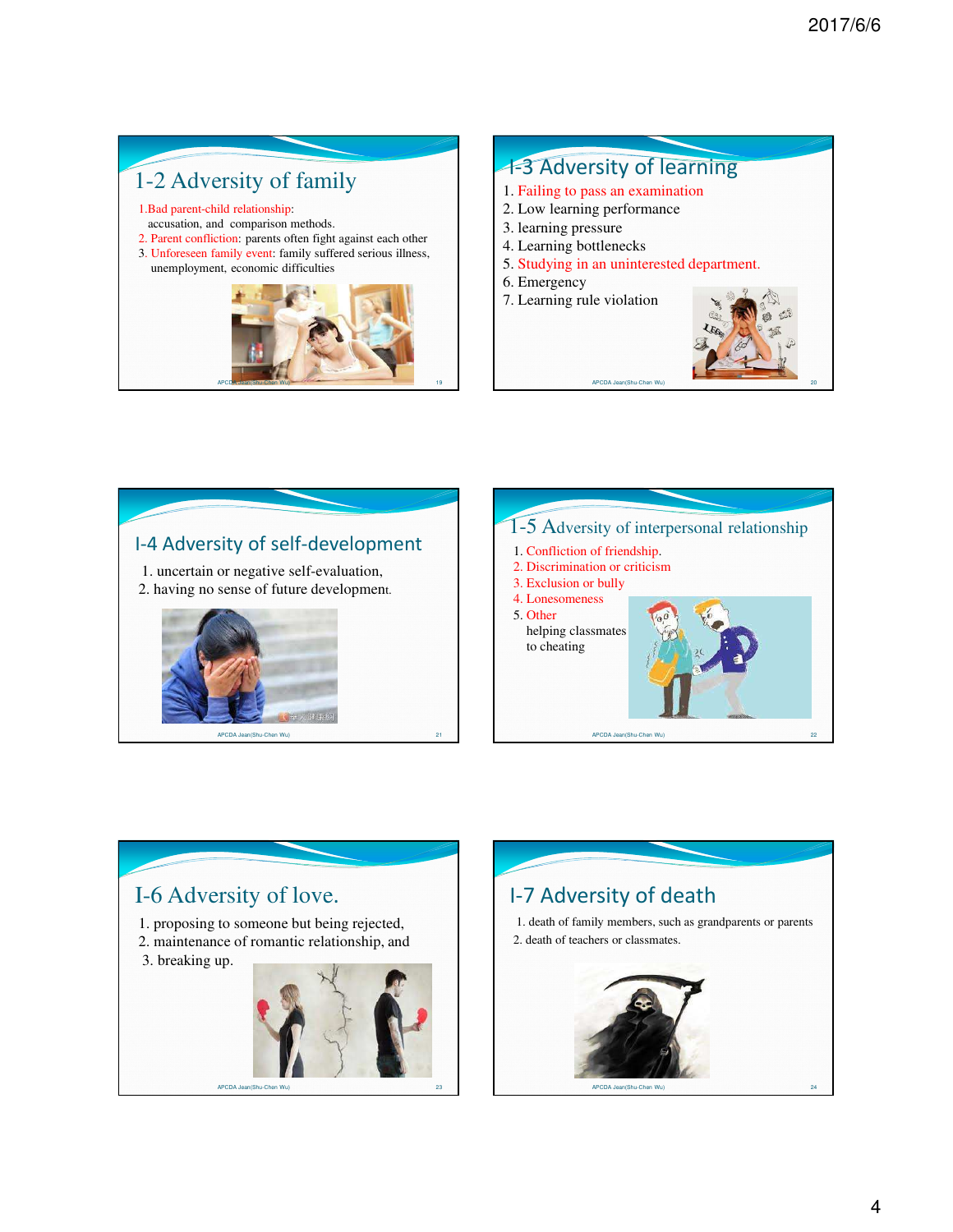I-8 others

suffering two or more adversities at the same time." For example, a participant failed to pass an examination and suffered incessant conflictions between her/his parents.

|                                 | <b>The Theorem 3 Theorem 3 Theorem 2 Theorem 2 Theorem 3 Theorem 3 Theorem 3 Theorem 3 Theorem 3 Theorem 3 Theorem 3 Theorem 3 Theorem 3 Theorem 3 Theorem 3 Theorem 3 Theorem 3 Theorem 3 Theorem 3 Theorem 3 Theorem 3 Theorem</b>               |    |  |  |  |  |  |
|---------------------------------|----------------------------------------------------------------------------------------------------------------------------------------------------------------------------------------------------------------------------------------------------|----|--|--|--|--|--|
| Feeling<br>$N = 118$<br>58.1%   | "crying," "fear," "sadness," "suppression,"<br>"loss/helplessness," "anger/indignation,"<br>"regret," "depression/frustration," "self-<br>accusation/guilt," "anxiety," "panic,"<br>"embarrassment." "abandonee"                                   |    |  |  |  |  |  |
| Cognition<br>$N = 105$<br>49.8% | I am not good enough/I do not have<br>something," "It is impossible," "I want to<br>give it up," "I don't know how to do," "I<br>can't trust it," "It is not worthy," "It is<br>unfair," "I want to escape," "It is<br>meaningless," "I don't care |    |  |  |  |  |  |
|                                 | APCDA Jean(Shu-Chen Wu)                                                                                                                                                                                                                            | 26 |  |  |  |  |  |

| Reactions of College' Youth to Career adversity<br>rejecting or retreating from people,"<br>"unable to be interested in learning or<br>doing something," "unable to concentrate<br>on doing something," "ingratiating<br>herself/himself with someone," "self-<br>inflicted/self-harm," "forbearance," "giving<br>up," "oral counterattacking," "unable to<br>leave alone." |
|-----------------------------------------------------------------------------------------------------------------------------------------------------------------------------------------------------------------------------------------------------------------------------------------------------------------------------------------------------------------------------|
| poor appetite, poor sleep quality<br>27<br>APCDA Jean(Shu-Chen Wu)                                                                                                                                                                                                                                                                                                          |
|                                                                                                                                                                                                                                                                                                                                                                             |





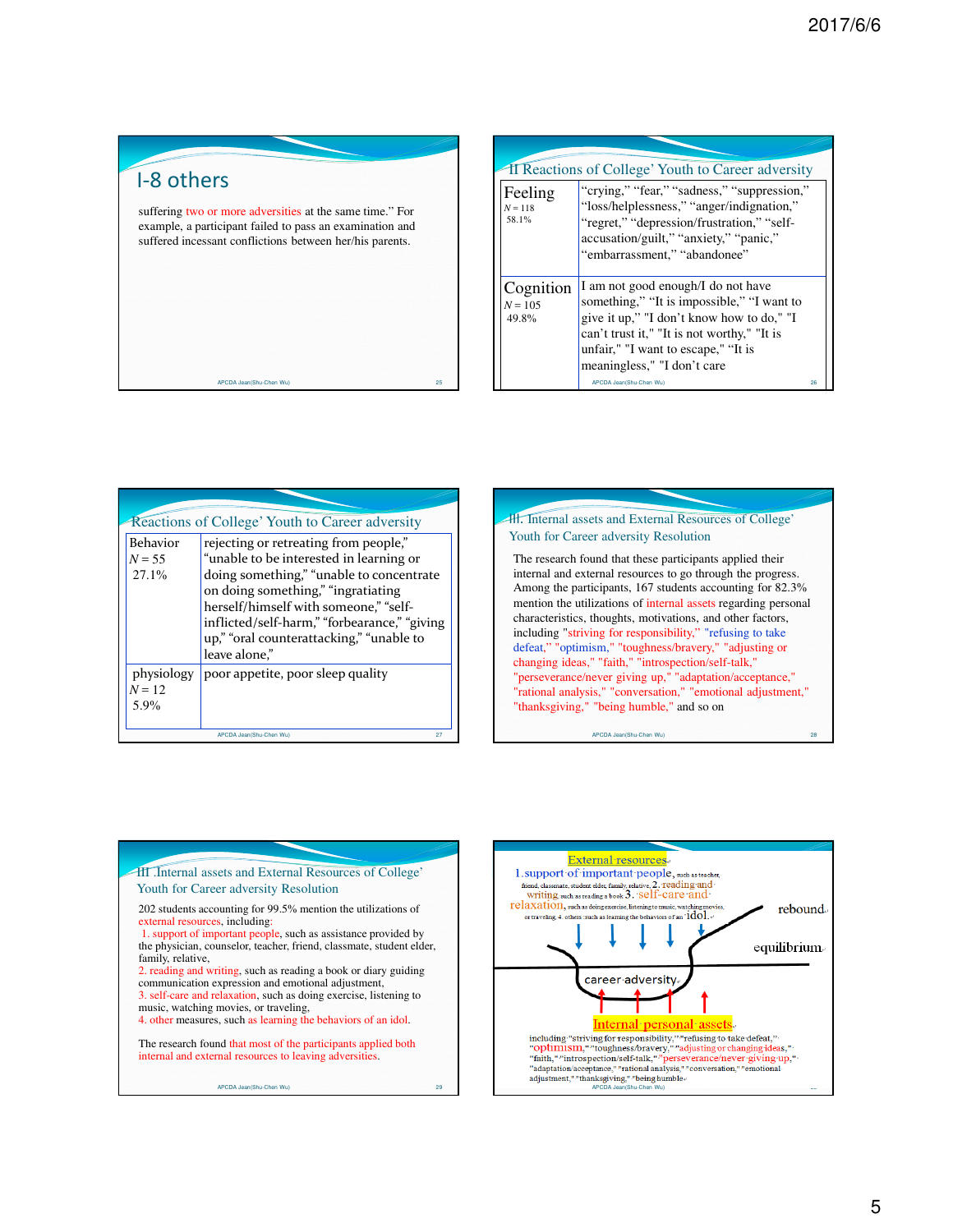



| VI. Definitions of career resilience raised by the participants |                       |                              |  |  |  |  |
|-----------------------------------------------------------------|-----------------------|------------------------------|--|--|--|--|
| refusing to take defeat never giving up                         |                       | perseverance                 |  |  |  |  |
| toughness                                                       | tolerance/forbearance | optimism                     |  |  |  |  |
| flexibility                                                     | positive thinking     | self-trust                   |  |  |  |  |
| bravery                                                         | introspection         | acceptance and<br>adaptation |  |  |  |  |
| adjusting emotions                                              | resolving problems    | action                       |  |  |  |  |
| restarting                                                      | conversion            | asking for help              |  |  |  |  |
| APCDA Jean(Shu-Chen Wu)                                         |                       |                              |  |  |  |  |



### **Discussion**

1.1.Based on the viewpoint of psychological development, the career adversities observed by the research are similar to a person's five life tasks advocated by Adlerian, including social relationship, occupation, love and marriage, self-acceptance, and spirituality. Since the participants of the research are all students studying in college, there is no adversity regarding occupation. In other words, "learning" can be treated as the "occupation" for these full-time students.